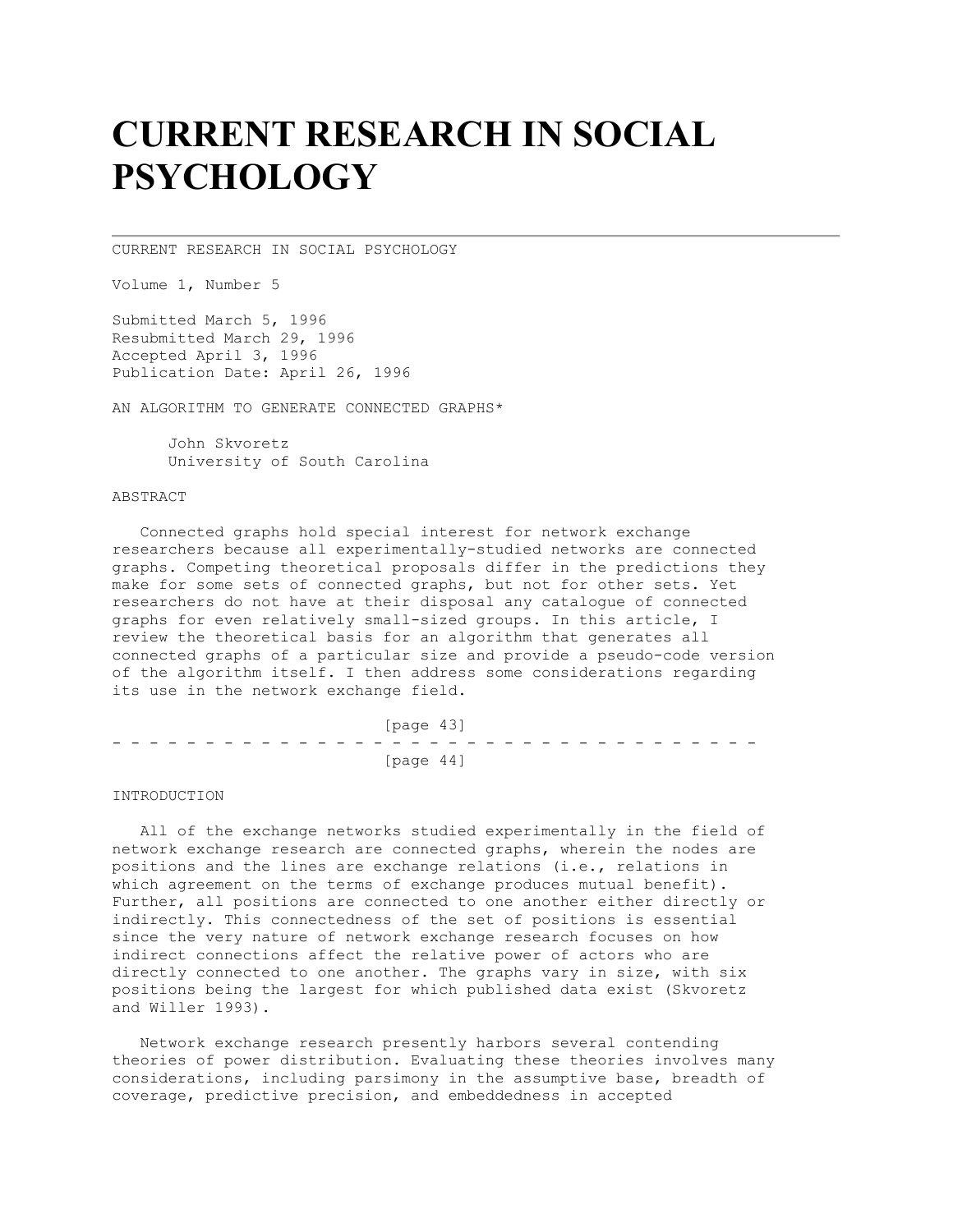explanatory frameworks (e.g., rational choice theory). One important consideration is empirical accuracy: does one proposal make more accurate predictions than the others? For many graphs, the contenders make very similar predictions and so they cannot be used to assess accuracy. Rather, research must use those graphs (if any) for which the alternatives make different predictions. Currently, discovery of such candidates is a hit-or-miss proposition as there exists no accessible catalogue of connected graphs with which to systematically search for "critical" networks.

 In addition to the evaluation of empirical accuracy, a catalogue of connected graphs could aid in the development of particular approaches, as can be exemplified by Lovaglia, Skvoretz, Markovsky, and Willer (1995). These authors use a series of "thought experiments" to refine the Graph Power Index (GPI) approach first proposed by Markovsky, Willer, and Patton (1988): Refinements are proposed to solve problematic networks and then evaluated by inspecting the predictions offered for other networks of similar size or configuration. Only those refinements that offer sensible predictions are retained for empirically-based evaluation. Hence, a catalogue of connected graphs is needed grist for the "thought experiment" mill.

 [page 44] - - - - - - - - - - - - - - - - - - - - - - - - - - - - - - - - - - - [page 45]

#### ALGORITHMS FOR GENERATING GRAPHS

 The problem of generating all connected graphs for a set p of points is a combinatorial problem. One procedure for generating combinatorial configurations of a certain type is called the "classical method" by Read (1978). In this procedure, there are two lists: one of old configurations and one of new configurations. Potential candidates for the new list are created by performing an operation on an old configuration, e.g., adding a node and an edge to one of the points in the old configuration. The candidate is added to the new list only if it is not already present. Doing this, however, requires checking the candidate against each of the items already present on the new list, a time-consuming process insofar as there are usually many isomorphic versions of any item on the new list, and each of these versions must be detected and discarded. For instance, the three networks in Figure 1 are isomorphic (i.e., they exhibit the same structure). Therefore, on any list of connected graphs of size 4, only one of them can appear. As the size of the graph and the number of edges grow, the combinatorial possibilities explode.

| $A - B$         | $B - C$       | $A - C$        |
|-----------------|---------------|----------------|
| $\setminus$ /   | $\setminus$ / | $\setminus$ /  |
| $\mathcal{C}^-$ | A             | $\overline{B}$ |
|                 |               |                |
| D               | D             | D.             |
|                 |               |                |

Figure 1. Three isomorphic graphs.

 Read (1978) proposes a general algorithm that does not require looking back over the new list to detect and discard duplicates. In this procedure, as each candidate is produced it can be immediately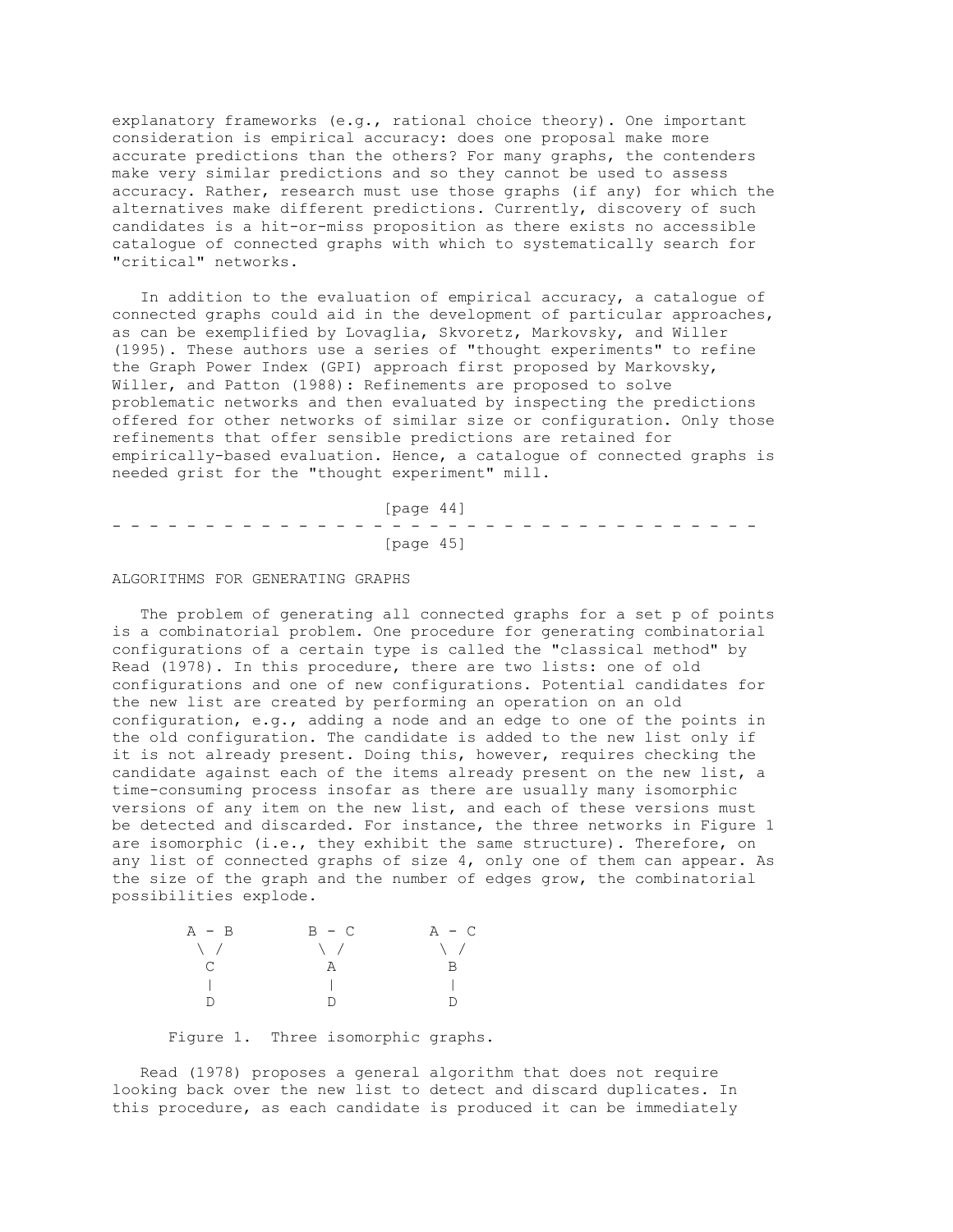tested for inclusion on the new list by simply inspecting the configuration itself. Hence, Read titles his paper "Every One a Winner" because the candidate is added to the new list only if it is a winner. A principle advantage of this algorithm is that the list of new elements can be stored externally since searches of it are never required.

 Read's "orderly" algorithm may be described as follows. We must first specify which of all possible isomorphic configurations will represent its class in the list of configurations. This particular configuration is called the "canonical configuration." The center graph in Figure 1 is the canonical configuration for its isomorphism class. Canonicity is defined by representing the upper right triangle of the network's adjacency matrix as a binary integer, concatenating the first row of this triangle to the second, both to the third, and so on. The canonical configuration for the class is the one that produces the largest binary integer or code. The codes for the networks in Figure 1 are 110101, 111100, and 110110, the second one being the largest.

 [page 45] - - - - - - - - - - - - - - - - - - - - - - - - - - - - - - - - - - - [page 46]

 Second, we must specify an ordering of the list of canonical configurations. The binary integers corresponding to each canonical configuration form a logical basis for ordering the list. In fact, we arrange the list in descending order by these integers.

 Finally, we must define an augmenting operation by which one element from an old list can produce an ordered sequence of potential elements on a new list in the order they would appear on the new list if they were found to be acceptable candidates. The operation we use takes the binary code of a canonical configuration of p nodes and q edges and produces potential candidates for the list of p nodes and q+1 edges as follows. The binary code of the input configuration is scanned from right to left to find the rightmost non-zero element. If the code is 111100, this is the fourth element. Then the candidate configurations are created by changing in turn each of the trailing 0's to 1, proceeding from left to right. Thus, from 111100 we obtain two candidates, 111110 and 111101.

 The algorithm involves processing an old list of canonical configurations, taking each element in turn, and creating potential candidates for the new list. For each candidate, the algorithm must discover if it is a canonical configuration by inspecting permutations of rows and columns in the underlying adjacency matrix for an equivalent configuration with a larger code value. If this value ever equals or exceeds the code value of the last configuration added to the new list, the candidate is not a canonical configuration and processing can move on to the next candidate. If the configuration is canonical and its code value is less than the new list minimum, it is a "winner," allowing it to be added directly to the new list and the new list minimum to be updated.

 The program that actually generates all connected graphs of a given size is presented in pseudo-code form in Table 1. Note that it generates all graphs whether connected or not and then retains only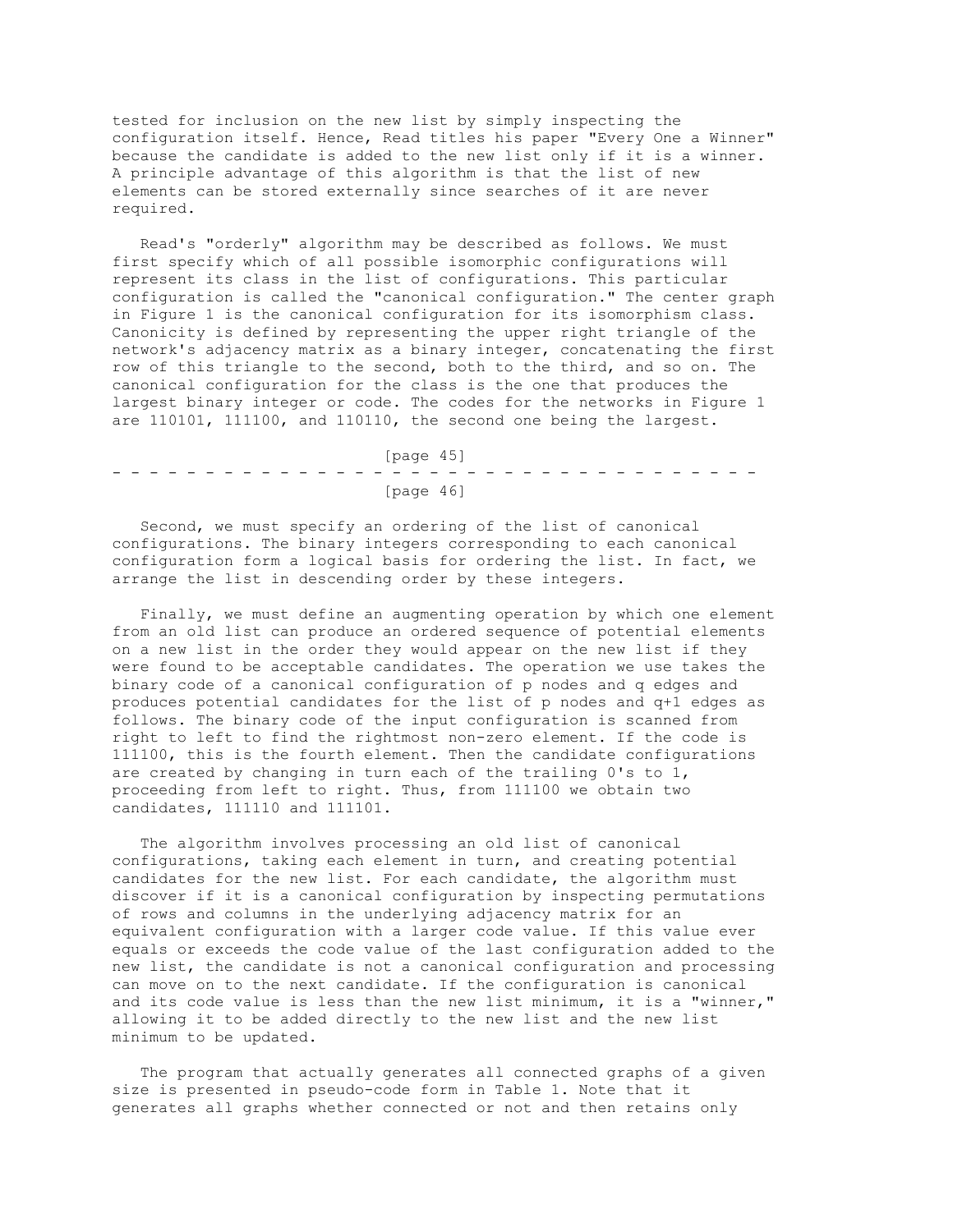those that are connected. The algorithm is not effective if its operation is confined to just connected graphs. There are connected graphs with q+1 edges whose code number is greater than other connected graphs with q+1 edges but whose production from the ordered list of canonical connected graphs with q edges will occur after the production of those graphs with lower code numbers. Consequently, they will never be added to the new list. However, they will be produced before these other graphs if the augmentation operation applies over all graphs, connected or not.

 [page 46] - - - - - - - - - - - - - - - - - - - - - - - - - - - - - - - - - - - [page 47] input nodes initialize file "g00" with bit-string of  $0's$  {length =[nodes(nodes-1)]/2} for edges =  $0$  to [nodes(nodes-1)]/2 - 1 open file "g{nodes}{edges}" for input as #1 open file "g{nodes}{edges+1}" for output as #2 open file "g{nodes}{edges+1}c" for output as #3 initialize current minimum code value while not end-of-file #1 read string from #1 find rightmost non-zero element of string for each trailing zero change to 1 and create new adjacency matrix for each permutation of rows and columns compare binary number of permuted adjacency matrix with current minimum and if greater, try next trailing zero compare binary number of permuted adjacency matrix with current maximum and if greater, save as new maximum set current minimum =3D maximum write maximum to #2 if connected, write maximum to #3 wend close #1, #2, #3 end Table 1: Pseudo-code for an orderly algorithm

to generate connected graphs

 Even though the orderly algorithm is relatively more efficient than the "classical" approach, it still becomes time consuming as the number of nodes increases. On a 90mhz Pentium it will take about 2 hours to generate all the connected graphs over 7 nodes, where one finds 853 non-isomorphic connected graphs. Over 8 nodes, there are 11,118 connected graphs. Consequently, generating the catalogue of these graphs takes literally days of CPU time. Thus, it is unreasonable for each researcher to generate his or her own catalogue of connected graphs. Instead, the catalogue, once generated, should be made widely accessible. Consequently, I supply an Appendix which catalogues all connected graphs from size 2 to size 7 and can supply upon request the catalogue of size 8 connected graphs. A Sun SparcStation is currently at work (on a part-time basis since December) generating all size 9 connected graphs.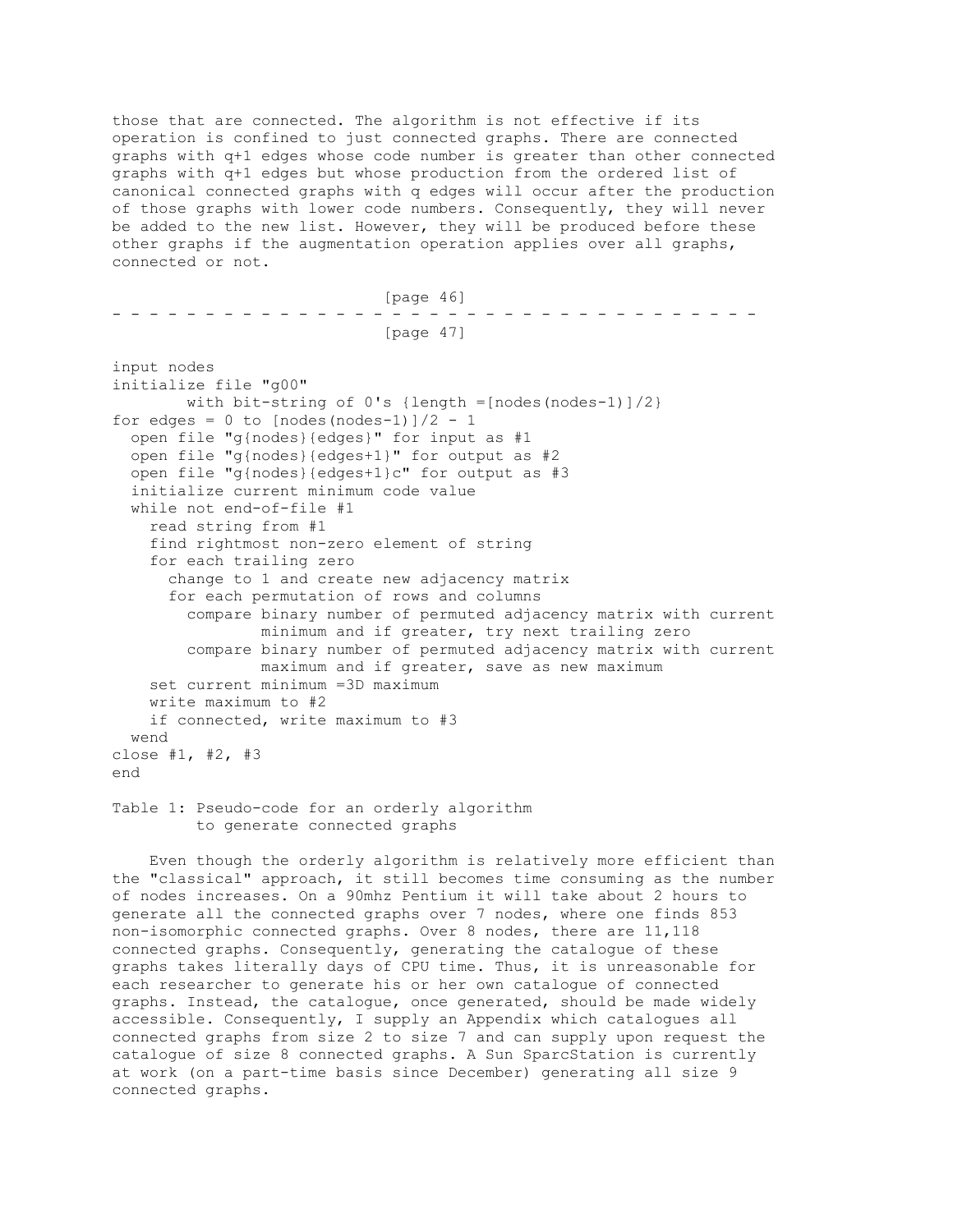|  |  |  |  |  | [page 47] |  |  |  |  |  |  |  |  |
|--|--|--|--|--|-----------|--|--|--|--|--|--|--|--|
|  |  |  |  |  |           |  |  |  |  |  |  |  |  |
|  |  |  |  |  | [page 48] |  |  |  |  |  |  |  |  |

### CONCLUSION

 In addition to advancing theoretical inquiry, the catalogue of connected graphs can standardize nomenclature for experimental networks. For instance, the graph in Figure 2 is called "KITE" in the work of Markovsky, Skvoretz, Willer and colleagues (Markovsky, Skvoretz, Willer, Lovaglia, and Erger 1993; Skvoretz and Willer 1993) and "HOURGLASS" in the work of Bienenstock and Bonacich (1993). The catalogue provides a canonical name for this graph: namely, the number of nodes, followed by the number of edges, followed by its location in the canonical ordering. Thus the graph in Figure 2 has the canonical name "p5e6.2" because it is the second graph in the canonical listing of all connected graphs with 5 nodes or points and 6 edges.



Figure 2: The connected graph p5e6.2

 The catalogue also provides a canonical way of labeling the nodes of an entry. One simply assigns letters to nodes in alphabetical order and then builds the adjacency matrix as specified by the bit string, thus standardizing how graphs are drawn for research reports.

 Both uses of the catalogue become more salient as the size of the networks investigated becomes larger. Investigators from different approaches can more easily communicate with one another over problematic graphs since, in switching to a standardized naming system, we avoid "pet" names that reflect accidental circumstances surrounding an approach's discovery.

 Thus, the actual use of the catalogue appears to depend on (a) maintaining theoretical heterogeneity in exchange network research, (b) extending empirical and theoretical investigation to relatively large networks (say, 7, 8 and 9 node networks) and (c) making accessible an organized catalogue of connected graphs.

 The track record of the network exchange research field over the last 10 years suggests condition (a) will hold for the foreseeable future. The present paper guarantees the satisfaction of condition (c). And the internal dynamic of theoretical development via conjecture and refutation pushes the explanatory envelope in the direction consistent with condition (b). Only empirical extension may lag for the usual budgetary reasons.

 [page 48] - - - - - - - - - - - - - - - - - - - - - - - - - - - - - - - - - - - [page 49]